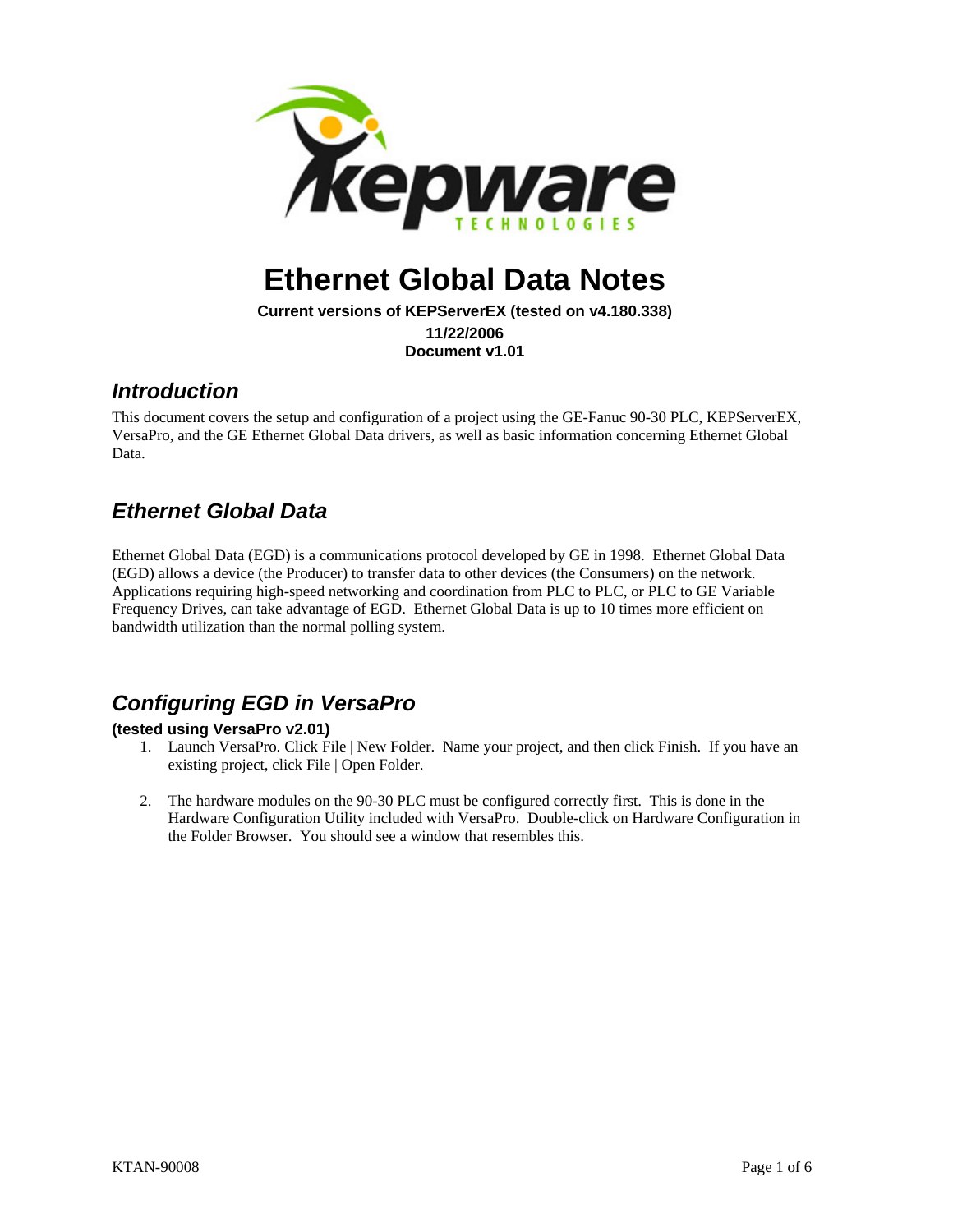| <b>THWC</b> - Lesing                                                                                                                                                                                                                                                                                                                                                                                                                                                                                                                                                                            | $\Box$ D $\times$ |
|-------------------------------------------------------------------------------------------------------------------------------------------------------------------------------------------------------------------------------------------------------------------------------------------------------------------------------------------------------------------------------------------------------------------------------------------------------------------------------------------------------------------------------------------------------------------------------------------------|-------------------|
| Edit Parameter Mew Tools Redundancy<br><b>Window</b><br>Help<br>File                                                                                                                                                                                                                                                                                                                                                                                                                                                                                                                            |                   |
| $\left \mathbf{S}\right \otimes\left \mathbf{N}\right \otimes\left \mathbf{E}\right \otimes\left \mathbf{E}\right \otimes\left \mathbf{E}\right \otimes\left \mathbf{E}\right \otimes\left \mathbf{E}\right \otimes\left \mathbf{E}\right \otimes\left \mathbf{E}\right \otimes\left \mathbf{E}\right \otimes\left \mathbf{E}\right \otimes\left \mathbf{E}\right \otimes\left \mathbf{E}\right \otimes\left \mathbf{E}\right \otimes\left \mathbf{E}\right \otimes\left \mathbf{E}\right \otimes\left \mathbf{E}\right \otimes\left \mathbf{E}\right \otimes\left \math$<br>세력 대리 의<br>eo<br>D |                   |
|                                                                                                                                                                                                                                                                                                                                                                                                                                                                                                                                                                                                 |                   |
| $\Box$ <b>D</b> $\Box$<br>     tesing                                                                                                                                                                                                                                                                                                                                                                                                                                                                                                                                                           |                   |
| Fack 1   Rack 2   Rack 3   Rack 4   Rack 5   Rack 3   Fack 7  <br>Man                                                                                                                                                                                                                                                                                                                                                                                                                                                                                                                           |                   |
|                                                                                                                                                                                                                                                                                                                                                                                                                                                                                                                                                                                                 |                   |
|                                                                                                                                                                                                                                                                                                                                                                                                                                                                                                                                                                                                 |                   |
| IN 15<br>$\sim$ 100 $\mu$<br>$\mathbf{p}$ u $\mathbf{T}$ 15<br>047.12<br>$\frac{1}{2}$<br>$\frac{1}{3}$                                                                                                                                                                                                                                                                                                                                                                                                                                                                                         |                   |
|                                                                                                                                                                                                                                                                                                                                                                                                                                                                                                                                                                                                 |                   |
| <b>SULL</b><br>红斑<br>$\frac{1}{2}$ , $\frac{1}{2}$<br><u> 1991 - 1992 - 1993 - 1994 - 1994 - 1994 - 1994 - 1994 - 1994 - 1994 - 1994 - 1994 - 1994 - 1994 - 1994 - 199</u><br>靈<br>فتقين                                                                                                                                                                                                                                                                                                                                                                                                        |                   |
|                                                                                                                                                                                                                                                                                                                                                                                                                                                                                                                                                                                                 |                   |
| WICOCO<br>1000017<br>$\bullet$ cooo 1<br>10.9595                                                                                                                                                                                                                                                                                                                                                                                                                                                                                                                                                |                   |
| ICS93CHS397 - Base 5 Slot<br>Local Rack                                                                                                                                                                                                                                                                                                                                                                                                                                                                                                                                                         |                   |
|                                                                                                                                                                                                                                                                                                                                                                                                                                                                                                                                                                                                 |                   |
|                                                                                                                                                                                                                                                                                                                                                                                                                                                                                                                                                                                                 |                   |
|                                                                                                                                                                                                                                                                                                                                                                                                                                                                                                                                                                                                 |                   |
|                                                                                                                                                                                                                                                                                                                                                                                                                                                                                                                                                                                                 |                   |
| Feb 26, 2002 14:50:00 · I WC Opened<br>3AL<br><b>XAJ</b><br>25<br>$\approx$<br>marina a c<br>-----<br>$\cdot$                                                                                                                                                                                                                                                                                                                                                                                                                                                                                   | ⊣∣⊁<br>%M         |
| an an<br>Feb 26, 2002 14:59.00 · Validating Hardware<br>$\overline{ }$<br>Ovelau Start Enc.<br><b>LLA</b><br>Men T                                                                                                                                                                                                                                                                                                                                                                                                                                                                              | Catalog           |
| --<br>Feb 26, 2002 14:59:00 · Validating Hardware-<br>--                                                                                                                                                                                                                                                                                                                                                                                                                                                                                                                                        |                   |
| ⊣<br>Total %AI: 0000<br>D.<br>Highest: 0000<br>. <del>.</del><br>755L<br>≈=.<br>----<br>====                                                                                                                                                                                                                                                                                                                                                                                                                                                                                                    | Limit: 2048       |
| NUM<br>Roady                                                                                                                                                                                                                                                                                                                                                                                                                                                                                                                                                                                    | ħ,                |

Double-click each module to configure. The most important configuration is the CPU. In the Ethernet tab of the CPU configuration window, the following parameters need to be configured:

- adapter name,
- IP address,
- subnet mask,
- gateway IP address, and
- status address.

The adapter name is used to identify the PLC during EGD configuration in VersaPro, and may be any name you wish. The status address is the start of an 80-bit global status area (80 consecutive single-bit locations or 5 consecutive 16-bit registers). You can leave the status address at the default. Be aware of this status area so that you don't later try to allocate something else in the same register space.

- 3. Once the hardware configuration is complete, save it to disk.
- 4. Go back to VersaPro and choose Tools | Communications Setup... The Communication Configuration Utility window will appear.
- 5. Make sure that your PLC is listed in this utility with the correct IP address. If not, add your PLC, using port ENET. Click on OK to save your changes and exit the communication configuration utility.
- 6. In VersaPro, click PLC | Connect to test connectivity with the PLC.
- 7. Once connectivity is established, in the Hardware Configuration Utility click Edit | Rack Operations | Ethernet Global Data. This will bring up the following window.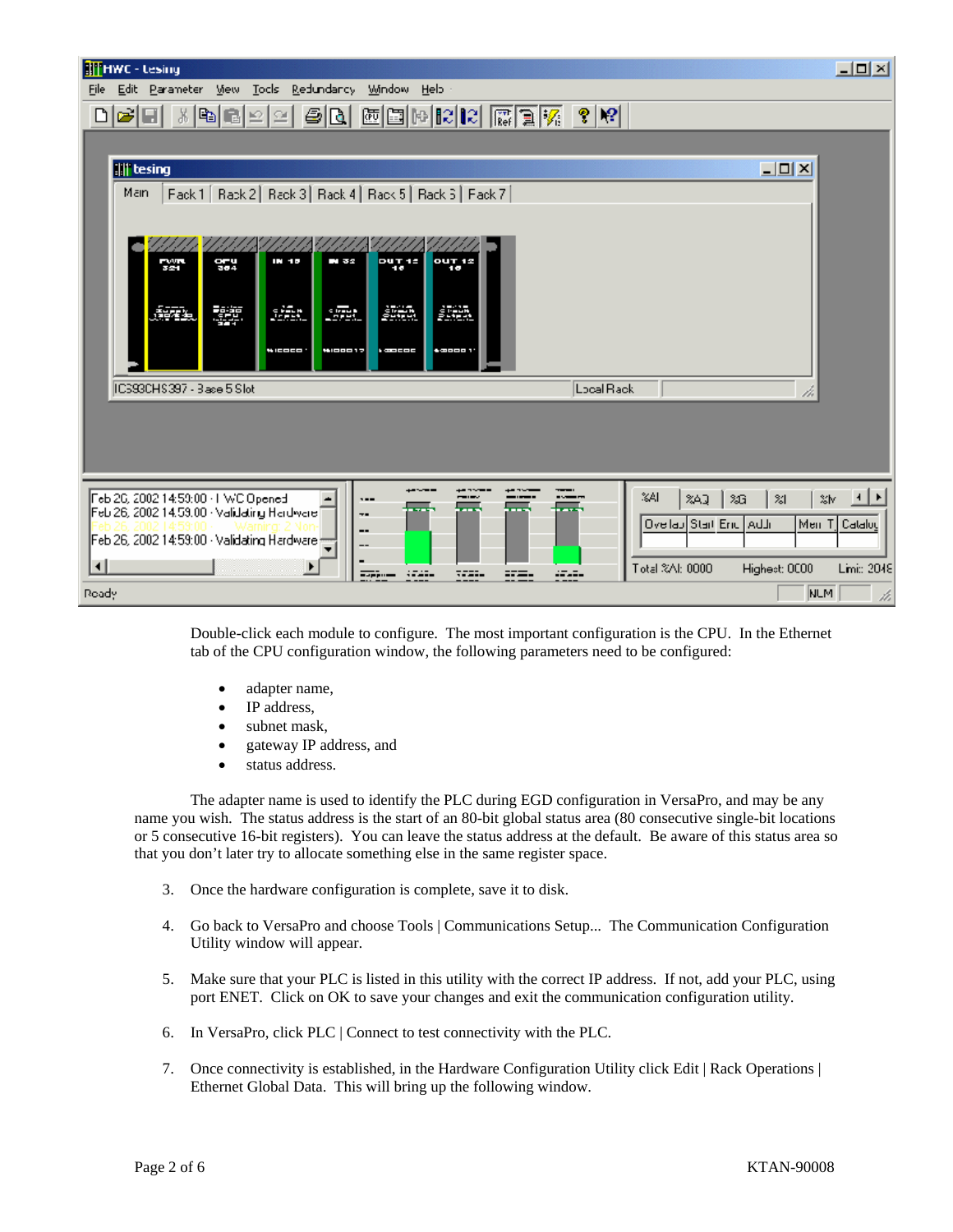| <b>Ethernet Global Data</b>                                                           |                                  |                   |                |                                         |             |                       | 2x           |
|---------------------------------------------------------------------------------------|----------------------------------|-------------------|----------------|-----------------------------------------|-------------|-----------------------|--------------|
| Produced Exchanges<br>Consumed Exchanges                                              |                                  |                   |                |                                         |             | <b>Local Producer</b> |              |
| Exchanges:                                                                            |                                  |                   |                |                                         |             | 168.111.102           |              |
|                                                                                       | Exchange  Adapter Name Cons Type |                   | Cons Address   | Send Type                               | Prod Period | Reply R               |              |
|                                                                                       | Station1                         | <b>IP Address</b> | 192.168.111.43 | Always                                  | 200         | $\bf{0}$              | QK           |
|                                                                                       |                                  |                   |                |                                         |             |                       | Cancel       |
|                                                                                       |                                  |                   |                |                                         |             |                       |              |
|                                                                                       |                                  |                   |                |                                         |             |                       | $He$ lp      |
|                                                                                       |                                  |                   |                |                                         |             |                       |              |
|                                                                                       |                                  |                   |                |                                         |             |                       | Add Exch     |
|                                                                                       |                                  |                   |                |                                         |             |                       | Delete Exch  |
| Exchange Size in Bytes: 182<br>Ranges for Selected Exchange:                          |                                  |                   |                |                                         |             |                       |              |
| Offset                                                                                | Reference                        | Low Point         | Hi Point       | Description                             |             |                       |              |
| <b>Status</b>                                                                         | ZR                               | $\overline{2}$    | $\overline{2}$ | Status: This is where the PLC is to pul |             |                       |              |
| 0.0                                                                                   | %R                               | 10                | 100            |                                         |             |                       | Add Range    |
|                                                                                       |                                  |                   |                |                                         |             |                       | Insert Range |
|                                                                                       |                                  |                   |                |                                         |             |                       |              |
|                                                                                       |                                  |                   |                |                                         |             |                       | Delete Range |
|                                                                                       |                                  |                   |                |                                         |             |                       |              |
| Local Producer Identifier: A unique number (in IP Address Format) to identify the PLC |                                  |                   |                |                                         |             |                       |              |

This is the Produced Exchanges screen.

- a. For Local Producer, enter the IP address of the PLC.
- b. Then click on Add Exch to make a new exchange.
- c. Enter an Exchange ID of 1.
- d. For Cons Address, enter the IP address of the PC running KEPServerEX.
- e. The Prod Period, in milliseconds, specifies how often the PLC will send the data to the consumer(s). **The consumer(s) (KEPServerEX) must be set to receive data at this same period.** Configuration of the server will be covered later.
- f. For the ranges, you must first define a 16-bit exchange status area. For our example, we have chosen %R2. Make sure that this status area does not overlap the global status area defined in step [2.](#page-0-0) After the exchange status area is defined, add the ranges of data you wish the PLC to produce.

When you are finished, click the Consumed Exchanges tab.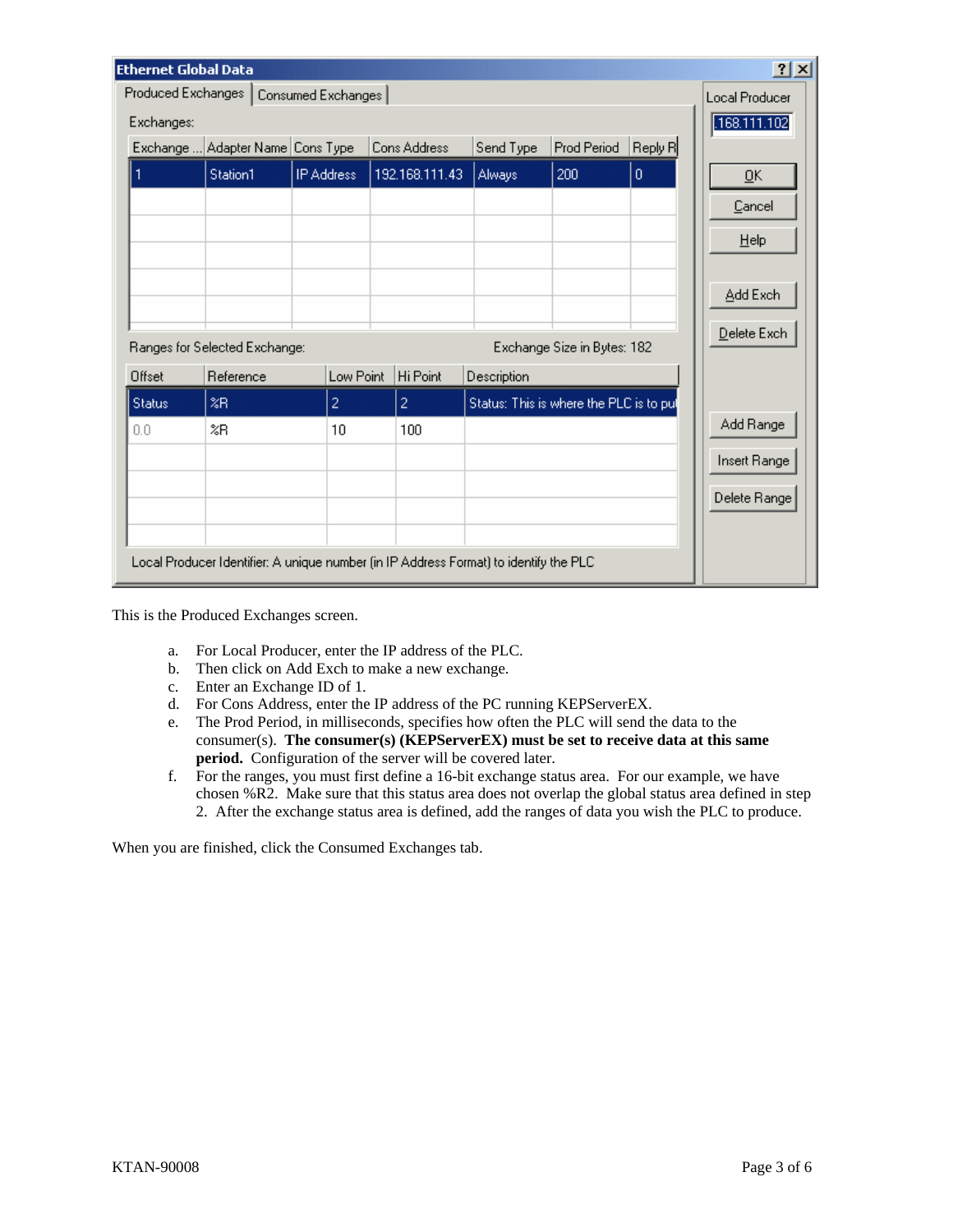|                                          | 2x<br><b>Ethernet Global Data</b>                            |                                                   |                |          |                                         |                |              |
|------------------------------------------|--------------------------------------------------------------|---------------------------------------------------|----------------|----------|-----------------------------------------|----------------|--------------|
| Consumed Exchanges<br>Produced Exchanges |                                                              |                                                   |                |          | <b>Local Producer</b>                   |                |              |
|                                          | Exchanges:                                                   |                                                   |                |          |                                         | .168.111.102   |              |
|                                          |                                                              | Exchange  Adapter Name Producer Id                |                | Group Id | Consumed Period                         | Update Timeout |              |
|                                          |                                                              | Station1                                          | 192.168.111.43 | O.       | 200                                     | $\overline{0}$ | QK           |
|                                          |                                                              |                                                   |                |          |                                         |                | Cancel       |
|                                          |                                                              |                                                   |                |          |                                         |                | Help         |
|                                          |                                                              |                                                   |                |          |                                         |                |              |
|                                          |                                                              |                                                   |                |          |                                         |                | Add Exch     |
|                                          |                                                              |                                                   |                |          |                                         |                |              |
|                                          | Ranges for Selected Exchange:<br>Exchange Size in Bytes: 182 |                                                   |                |          |                                         | Delete Exch    |              |
|                                          | Offset                                                       | Reference                                         | Low Point      | Hi Point | Description                             |                |              |
|                                          | <b>Status</b>                                                | ZR                                                | 1              | 1        | Status: This is where the PLC is to pul |                |              |
|                                          | Time Stamp                                                   | NOT USED<br>Time Stamp: Optional place for the PL |                |          | Add Range                               |                |              |
|                                          | 0.0                                                          | %R                                                | 10             | 100      |                                         |                | Insert Range |
|                                          |                                                              |                                                   |                |          |                                         |                | Delete Range |
|                                          |                                                              |                                                   |                |          |                                         |                |              |
|                                          |                                                              |                                                   |                |          |                                         |                |              |
|                                          |                                                              |                                                   |                |          |                                         |                |              |

This is the Consumed Exchanges screen.

- a. Producer ID should match the IP address of the PC running KEPServerEX.
- b. The Consumed Period, in milliseconds, specifies how often the PLC will expect the data from the producer. **The producer (KEPServerEX) must be set to send data at this same period.**
- c. Define a 16-bit status area. For our example, we have chosen %R1.
- d. In our example, we will set the ranges of data to match those in the Produced Exchanges screen. That is, we will set up bi-directional transfer of this register range over EGD. This will cause the Hardware Configuration Utility to display non-fatal warnings that the ranges in the producer and consumer exchanges are overlapping. These warnings may be ignored. The warnings would not appear if we set this register range to be only produced, or only consumed.

Once these parameters are set, click OK to accept them. In VersaPro, click PLC | Store to download the configuration to the PLC. At the next screen, turn on "Store Hardware Configuration and Motion to the PLC". Click OK. Then click PLC | Run, or hit F5, to start the program running in the PLC. The PLC must be in "Enabled" mode (outputs enabled) in order to communicate using EGD.

### *Configuring EGD in KEPServerEX*

- 1. Start a new KEPServerEX project. Add a new channel, choosing the GE Ethernet Global Data driver.
- 2. Add a new device, accepting the defaults until you reach the Producer and Consumer Exchange tabs.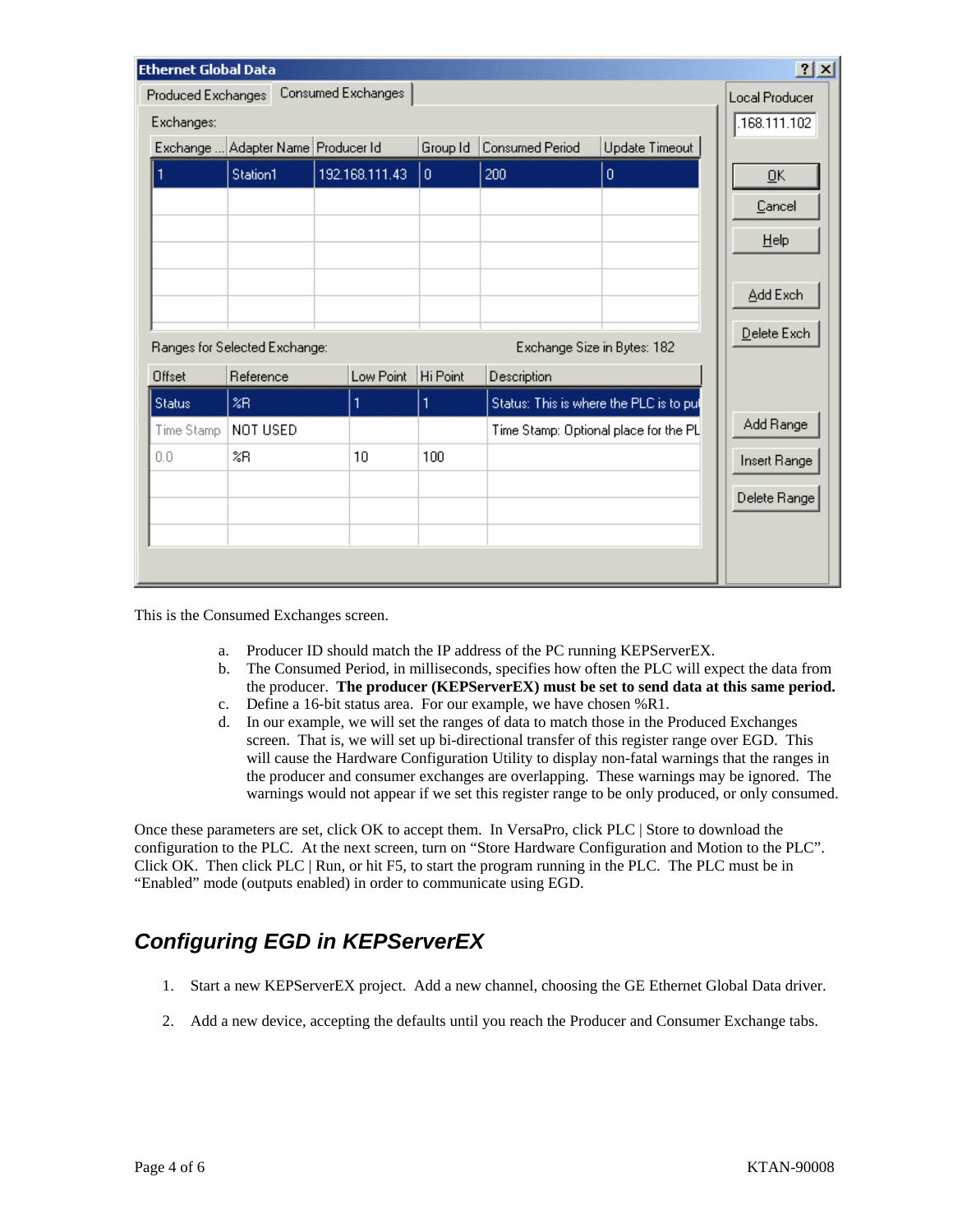| <b>New Device - Exchange Configuration</b><br>$\vert x \vert$ |                                                                                                                                                                           |  |  |  |  |  |
|---------------------------------------------------------------|---------------------------------------------------------------------------------------------------------------------------------------------------------------------------|--|--|--|--|--|
|                                                               | Consumer Exchanges  <br>Producer Exchanges<br>Add Exchange<br>Prod. ID<br>Period<br>Grp. ID<br>Timeout<br>No.<br>ID<br>192.168.111.102<br>200<br>200<br>Ő<br>Del Exchange |  |  |  |  |  |
|                                                               | Offset<br>Low Pt.<br>High Pt.<br>Add Range<br>No.<br>Reference<br>100<br>%R<br>10<br>0<br>Insert Range<br>Del Range                                                       |  |  |  |  |  |
|                                                               | Help<br>$\leq$ $\underline{\mathsf{B}}$ ack<br>$N$ ext ><br>Cancel                                                                                                        |  |  |  |  |  |

3. In the Consumer Exchanges tab, click "Add Exchange". Give it an ID of 1, an Exchange number of 1, and for Producer ID enter the IP address of the PLC. **The value entered here for Consumed Period must match the value entered in VersaPro for "Prod. Period."** A minimum update timeout of 100 ms is suggested. In our example we will use an update timeout of 200 ms. Next, click on the newly added exchange row in the upper half of the Consumer Exchanges tab, and click "Add Range". Add the address range you specified in VersaPro. The status area does not have to be defined. The finished Consumer Exchange should resemble the picture above.

| $\vert x \vert$<br>New Device - Exchange Configuration |                                                                                                                                                                                                                                                                                           |  |  |  |  |  |
|--------------------------------------------------------|-------------------------------------------------------------------------------------------------------------------------------------------------------------------------------------------------------------------------------------------------------------------------------------------|--|--|--|--|--|
|                                                        | Producer Exchanges<br>Consumer Exchanges<br>Add Exchange<br>Address<br>Reply<br>Type<br>No.<br><b>Interval</b><br>ID<br>192.168.111.102<br>200<br>ΪP<br>0<br>Del Exchange<br>Offset<br>Low Pt.<br>Add Range<br>Reference<br>High Pt.<br>No.<br>1<br>0<br>10<br>100<br>XR.<br>Insert Range |  |  |  |  |  |
|                                                        | Del Range<br>Help<br>$\leq$ $\underline{B}$ ack<br>$N$ ext ><br>Cancel                                                                                                                                                                                                                    |  |  |  |  |  |

4. Next, click on the Producer Exchanges tab and add an exchange. Set the ID number to 1, the No. to 1, the Type to IP, and the address to the IP address of the PLC. **The value entered here for Producer Interval must match the value entered in VersaPro for Consumed Period.** Next, click "Add